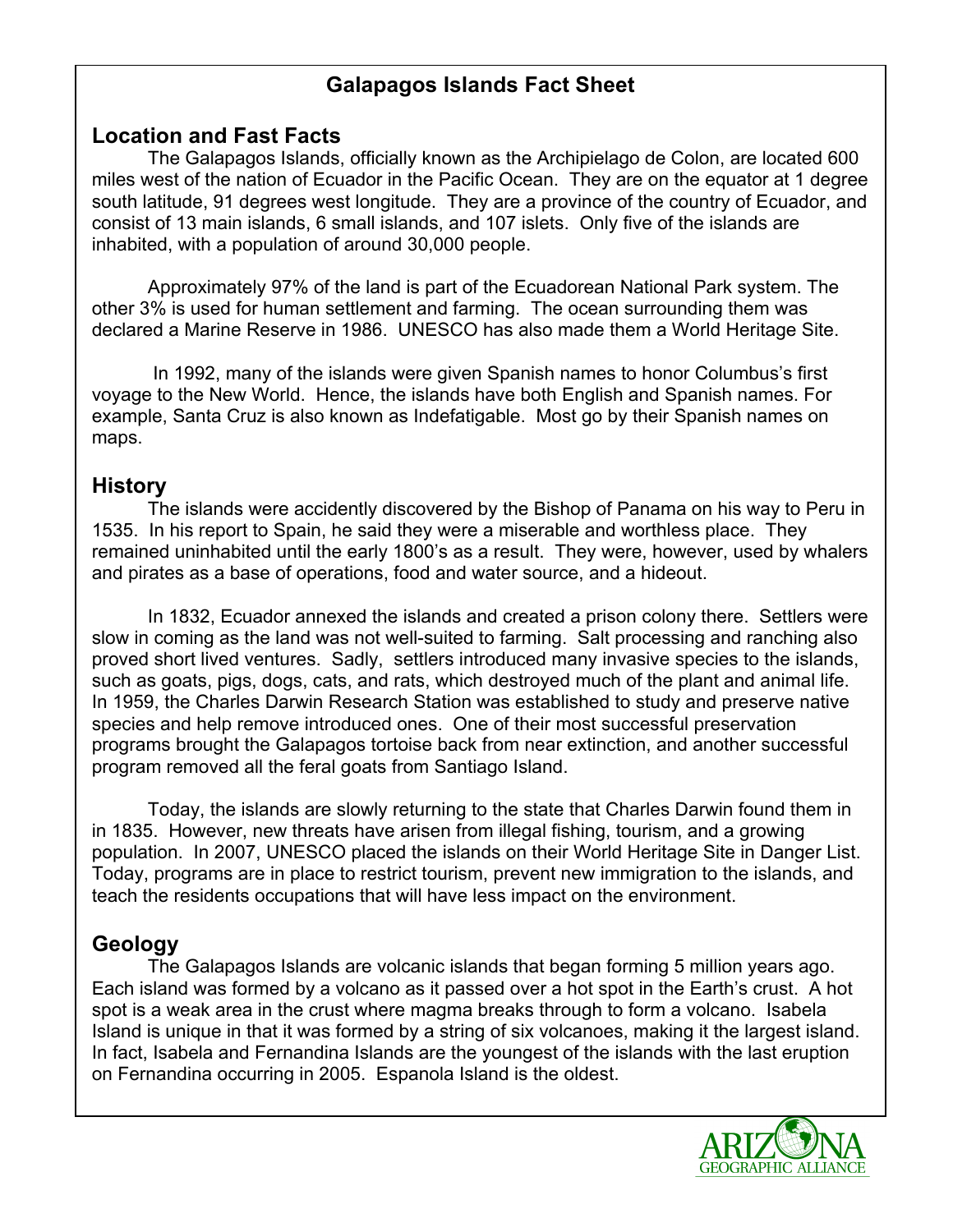The islands are on the Nazca Plate which moves about 3 inches per year to the southeast. They say that at that rate, in a million years, the Galapagos Islands will be off the coast of Peru rather than Ecuador.

## **Climate**

 Being on the Equator, you would expect the Galapagos Islands to be tropical, but they are not. They are actually considered desert islands. There are two distinct seasons, and temperatures and precipitation are determined by location. The dry and misty (Garua) season is from May to December, while the wet season is from December to May. Temperatures range from seventy to ninety degrees year round and rainfall is from five inches to twenty-four inches. Higher elevations are cooler and wetter while coastal areas are warmer and drier. This, too, depends on the wind patterns and which side of the island you are on.

Perhaps the biggest factor on the Galapagos climate is the ocean currents that converge here. Three main currents influence both the climate and marine food supply. Coming up from the south and Antarctica is the Humboldt Current. It is a cold current that brings in nutrients and keep the air above it cooler. The Cromwell Current comes in from the west along the Equator and is also a cold, nutrient rich current. These two currents cause the Garua, or dry, misty season. The Panama Current comes from the northeast and is a warm, but nutrient poor current. Its warming effect causes the west season.

The most devastating effect on the climate of the islands is an El Nino event. When this happens, the cold currents fail to arrive and the warm Panama Current dominates. The result is massive rainfall and nutrient poor ocean waters. Land animals flourish on the increased plants, but marine animals suffer due to lack of food. This happens every 4-7 years. The last happened in 1997-98 and resulted in up to a 50% drop in marine animal populations. Of course, when things return to normal, land animals suffer from the reduced vegetation and their populations are reduced.

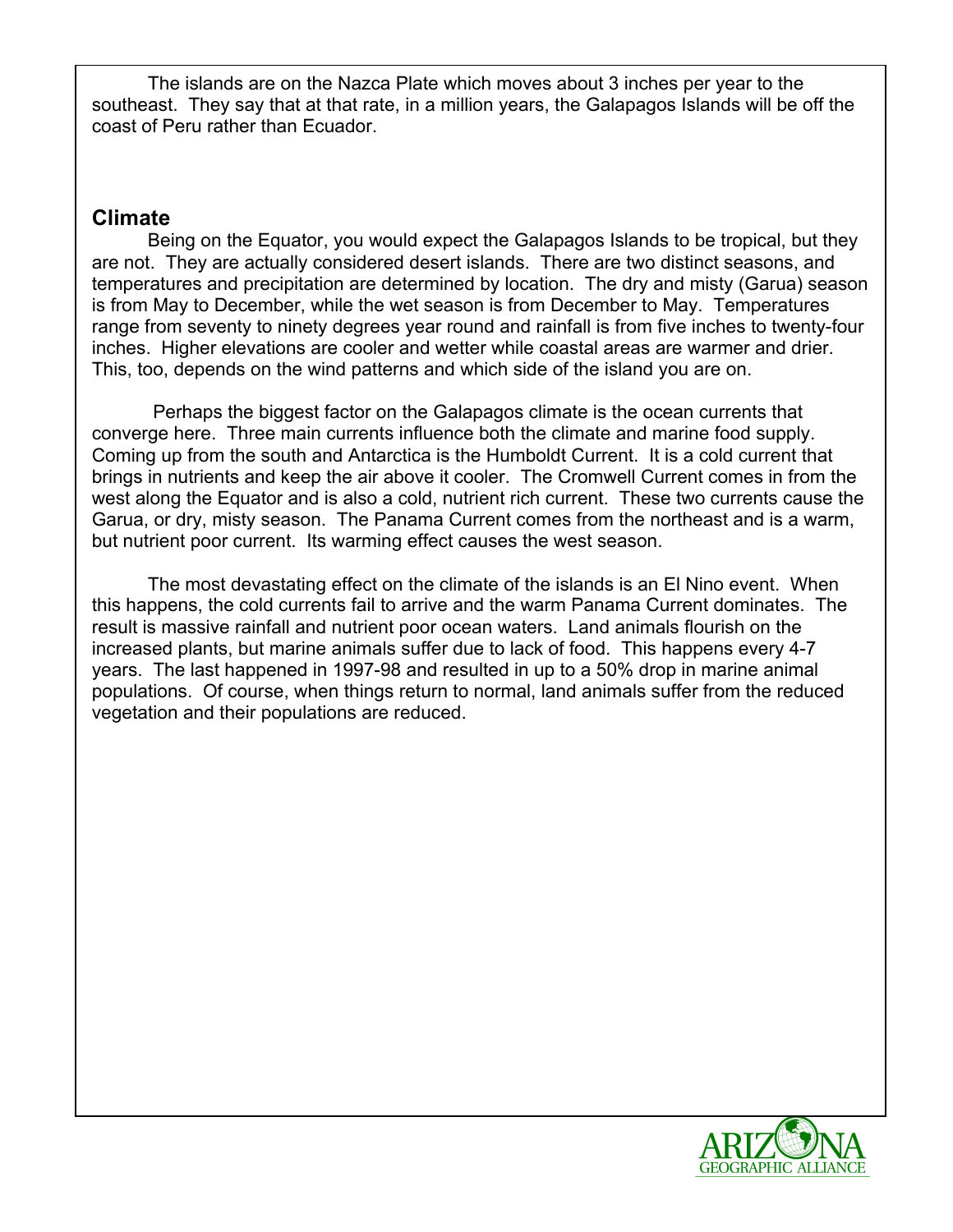| Name |                                                                                                      | <b>Galapagos Islands Fact Quiz</b>                                                     |
|------|------------------------------------------------------------------------------------------------------|----------------------------------------------------------------------------------------|
|      | <b>Directions:</b> Circle the correct answer to each question.                                       |                                                                                        |
|      | 1. Which country in South America are the Galapagos Islands a province of?<br>a. Peru<br>b. Columbia | c. Brazil<br>d. Ecuador                                                                |
|      | Islands?                                                                                             | 2. What is the distance, in miles, from the mainland of South America to the Galapagos |
|      | a. 400<br>b.500                                                                                      | c.600<br>d. 700                                                                        |
|      | 3. What geologic activity built the islands?<br>a. volcanic<br>b. glacial                            | c. earthquake<br>d. tidal                                                              |
|      | 4. What makes the marine iguana unique?<br>a. clings to rocks<br>b. feeds in the sea                 | c. eats plants<br>d. all of the above                                                  |
|      | 5. Which geographic term best describes the Galapagos Islands?<br>a. isthmus<br>b. barrier island    | c. continent<br>d. archipelago                                                         |
|      | 6. Which bird is known for it brightly colored feet?<br>a. blue-footed booby<br>b. Nazca booby       | c. albatross<br>d. masked booby                                                        |
|      | 7. Which crop do the islands export?<br>a. apples<br>b. corn                                         | c. coffee<br>d. mangos                                                                 |
|      | 8. Which of these animals has the longest life span?<br>a. sea lion<br>c. Darwin finch               | c. iguana<br>d. tortoise                                                               |
|      |                                                                                                      |                                                                                        |
|      |                                                                                                      |                                                                                        |
|      |                                                                                                      |                                                                                        |
|      |                                                                                                      |                                                                                        |

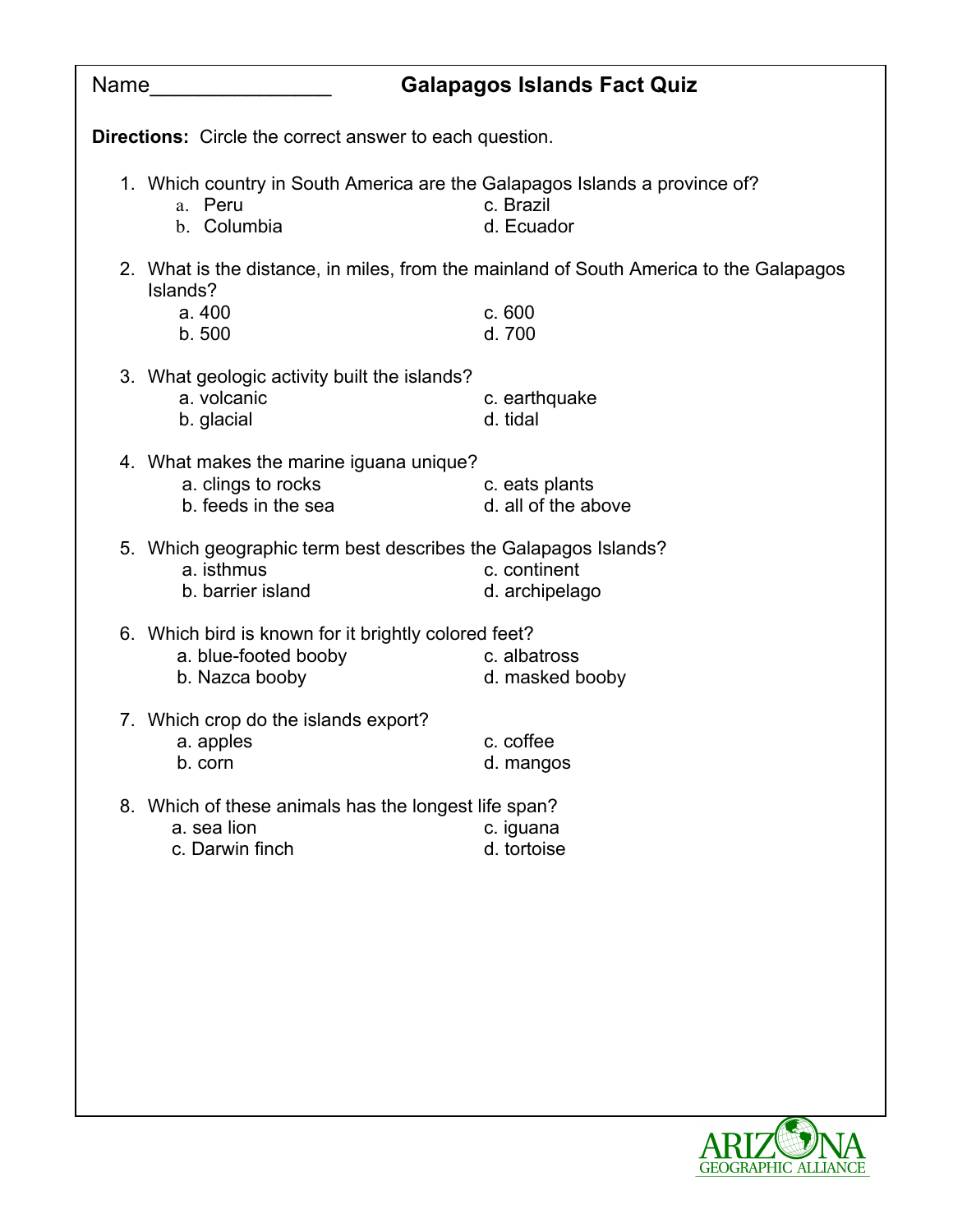# **Galapagos Islands Fact Quiz Answer Key**

- 1. D 2. C
- 3. A
- 4. B
- 
- 5. D
- 6. A
- 7. C
- 8. D

# **Galapagos Animal Sort Answer Key**

- 1. Mola-mola
- 2. Spotted Ray
- 3. Blue-footed Booby
- 4. Pilot Whales
- 5. Great Frigate Bird
- 6. Penguin
- 7. Lava Lizard
- 8. Galapagos Sea Lion
- 9. Sally Light-foot Crab
- 10. Nazca Booby
- 11. Albatross
- 12. Finch
- 13. Galapagos Tortoise
- 14. Flamingo
- 15. Marine Iguana

### **Short Answer:**

- 1. protective coloration, mating (refer to questions for other answers)
- 2. mating rituals and coloring, ability to find food in the ocean, protective coloration (refer to questions for other answers)
- 3. Answers will vary.

## **Galapagos Islands Assessment Answer Key**

- 1. C
- 2. D
- 3. A
- 4. B
- 5. D
- 6. A 7. C
- 8. B
- 9. C
- 10.D

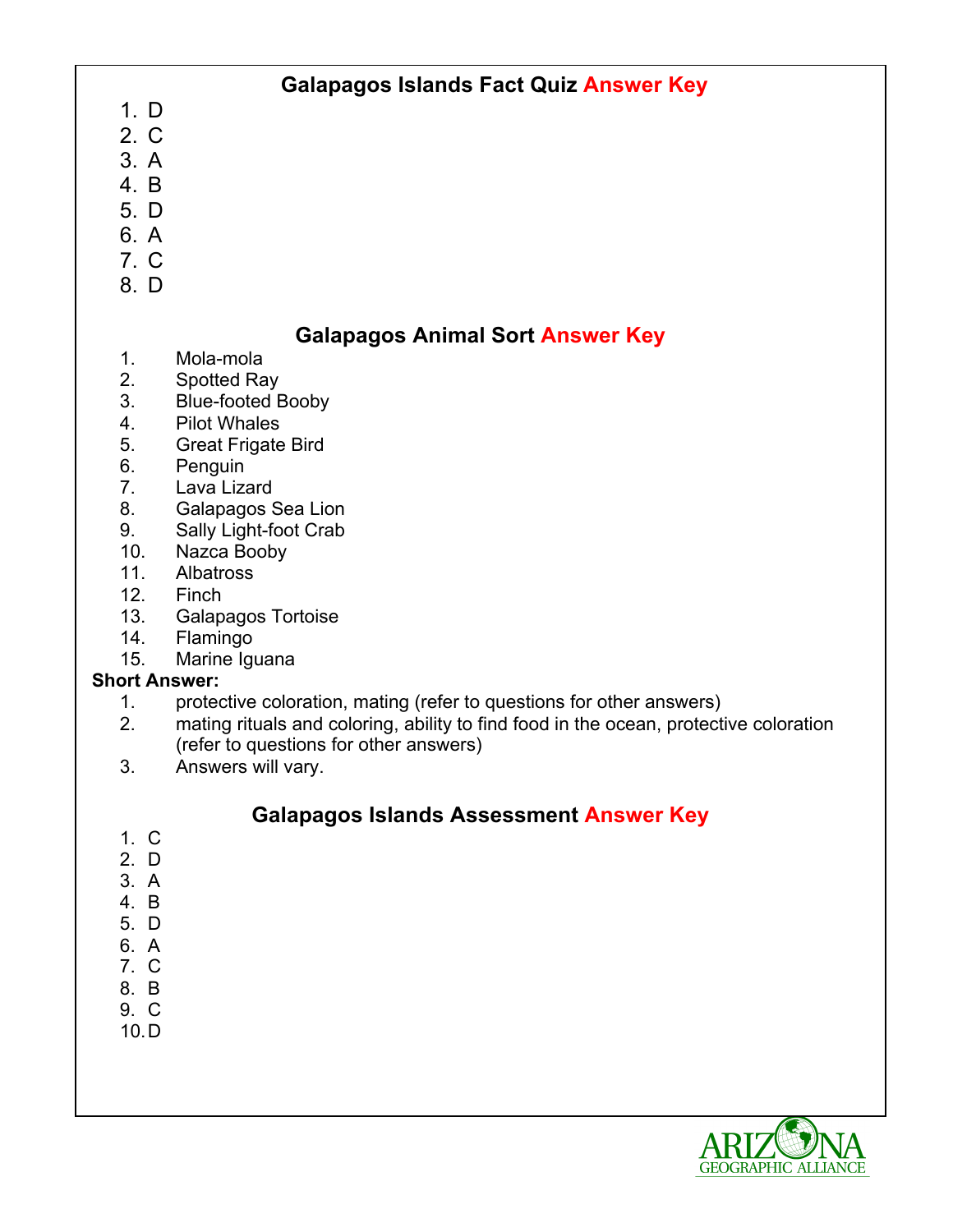|     | <b>Galapagos Animal Sort</b><br>Name                                                                                                      |
|-----|-------------------------------------------------------------------------------------------------------------------------------------------|
|     | <b>Directions:</b> Match the description of the animal below with a picture of it. Write the name of<br>the animal in the space provided. |
| 1.  | I am a huge tropical fish with a rather odd appearance: flat, small tail, and two huge<br>fins.                                           |
| 2.  | I have a diamond shape and a long tail. My color helps me blend with the ocean<br>floor.                                                  |
| 3.  | I am a comical looking bird with colorful feet. I do a dance to show them off to<br>attract a mate.                                       |
| 4.  | I am not a fish, but a mammal. I am very intelligent and playful. I breathe through a<br>hole on the top of my head.                      |
| 5.  | I am best known for the red pouch on my neck that I inflate to attract mates.                                                             |
| 6.  | I am usually thought of when you think of cold climates, but I am the only species of<br>my kind to live at the equator.                  |
| 7.  | I am a small lizard with a red neck who loves to eat insects. I prefer to live in rocky<br>or sandy areas.<br>Who am I?                   |
| 8.  | I am a type of seal, but my external ears are what make me different.                                                                     |
| 9.  | I am brightly colored and use my pincers to catch my food. I live on rocks along the<br>shore.                                            |
| 10. | Unlike my cousin, I have plain feet. However, the mask around my eyes makes me<br>stand out.                                              |
| 11. | I am the largest of the seabirds and spend most of my life at sea. I am graceful in<br>the air, but rather clumsy on land.                |
|     |                                                                                                                                           |

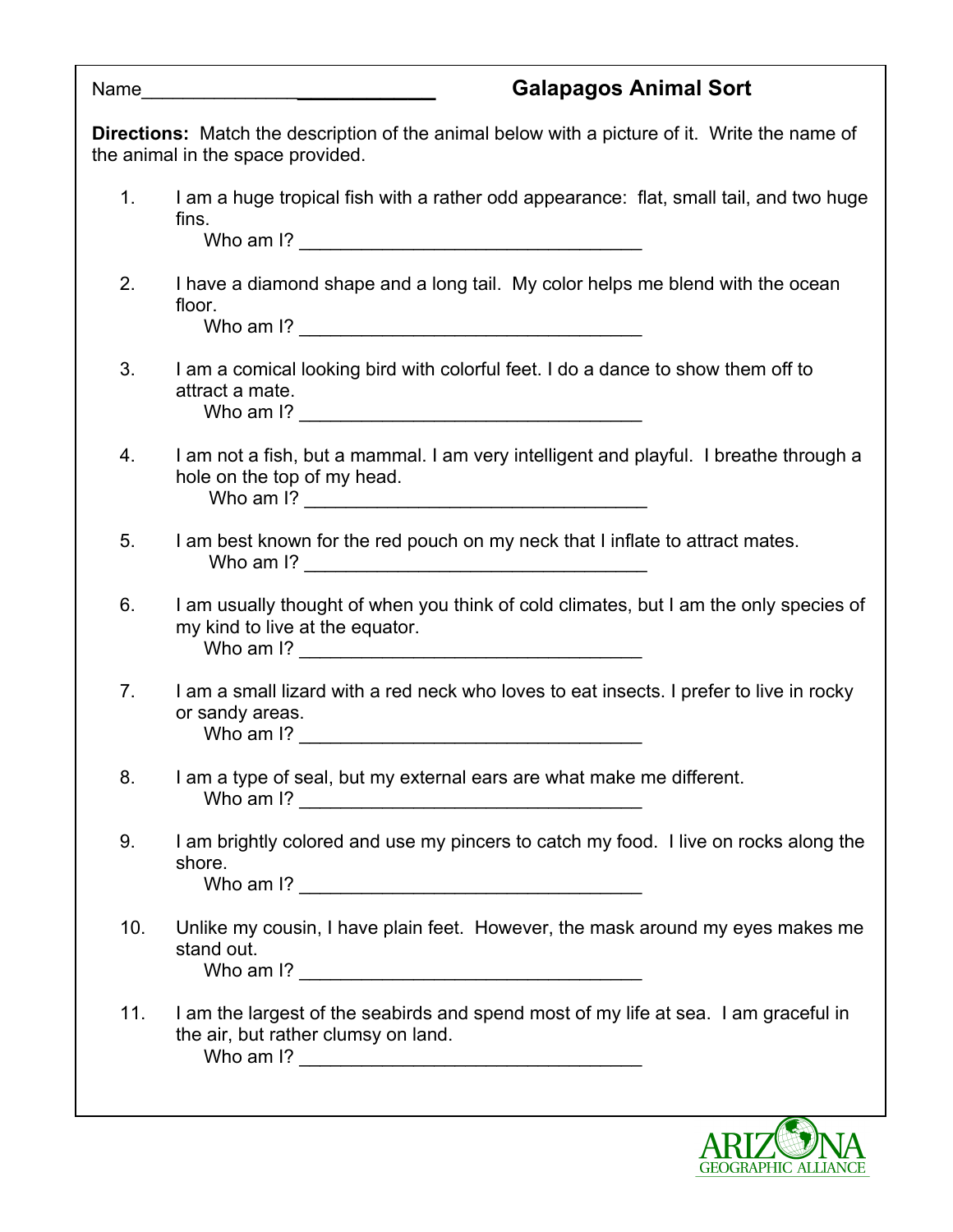| 12.                                                                                                                                             | Darwin studied us and classified us into 13 species based on the size and shape of<br>our beaks. We are the inspiration for his ideas on evolution. |  |
|-------------------------------------------------------------------------------------------------------------------------------------------------|-----------------------------------------------------------------------------------------------------------------------------------------------------|--|
| 13.                                                                                                                                             | I am not a turtle since I live on land. I grow to be very large and very old.                                                                       |  |
| 14.                                                                                                                                             | You think of me as a tropical bird, but I am not. I like to wade, and my bright color<br>is due to the shrimp I eat.                                |  |
| 15.                                                                                                                                             | I am the only lizard who goes into the ocean to find food. My fierce appearance<br>made me popular as a prehistoric monster in the movies.          |  |
| Answer the following in complete sentences:<br>1. Name 2 different ways in which the coloring of the animal is important to their<br>existence. |                                                                                                                                                     |  |
|                                                                                                                                                 |                                                                                                                                                     |  |
|                                                                                                                                                 |                                                                                                                                                     |  |
|                                                                                                                                                 | 2. Name 2 different ways that the animals of the Galapagos have adapted so they are<br>successful in this environment.                              |  |
|                                                                                                                                                 |                                                                                                                                                     |  |
|                                                                                                                                                 | 3. If you were an animal in this group, which animal would you be and why?                                                                          |  |
|                                                                                                                                                 |                                                                                                                                                     |  |
|                                                                                                                                                 |                                                                                                                                                     |  |

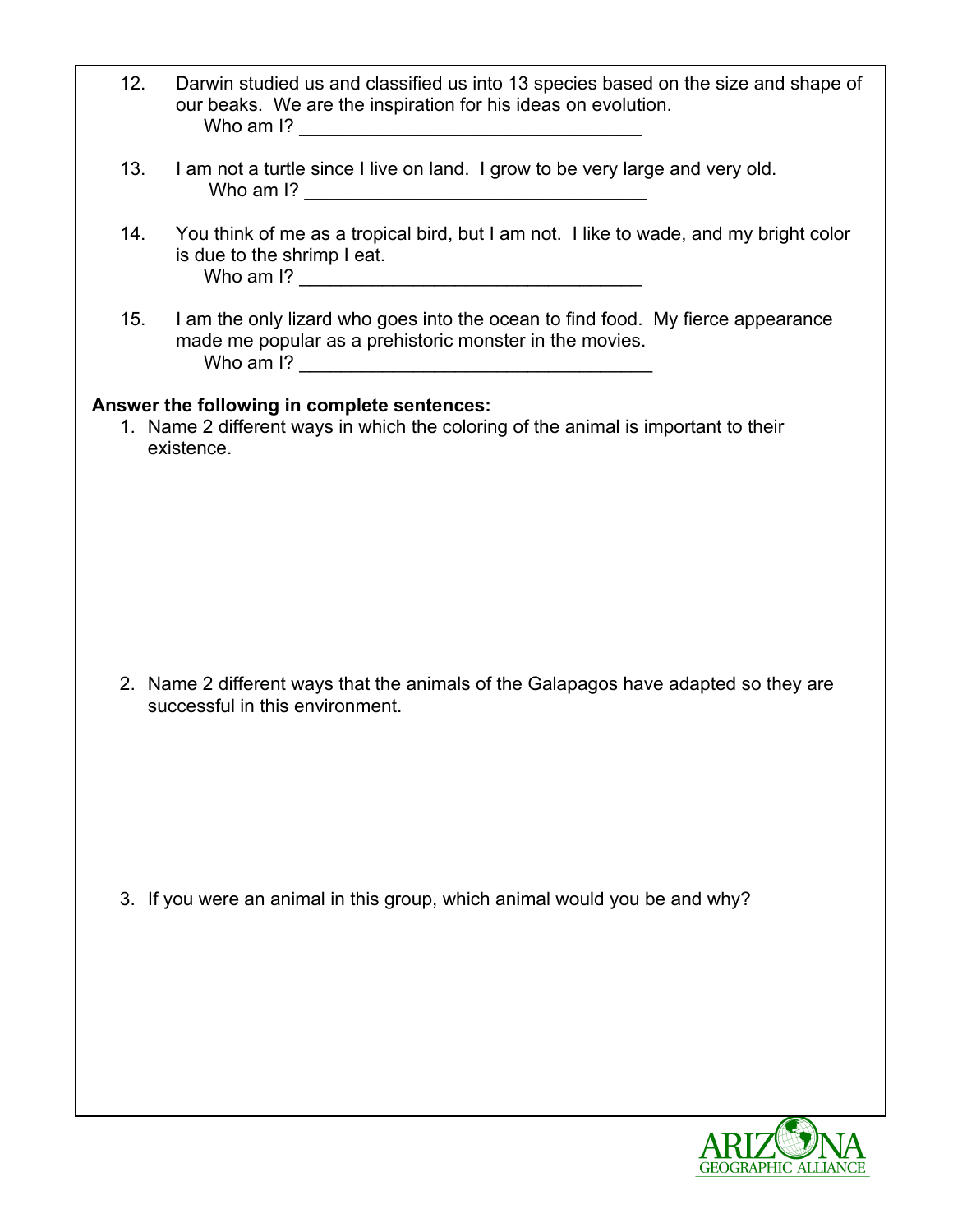# Name\_\_\_\_\_\_\_\_\_\_\_\_\_\_\_ **Galapagos Islands Assessment**

**Directions:** Choose the letter of the best answer for each of the questions below.

- 1. The Galapagos Islands belong to which country?
	- A. Peru
		- B. Columbia
	- C. Ecuador
	- D. Chile

## 2. Which of the following is true of the protected status of the Galapagos Islands?

- A. are a national park
- B. are a marine reserve<br>C. are a World Heritage
- are a World Heritage Site
- D. all of the above
- 3. Who discovered the islands?
	- A. Bishop of Panama
	- B. Christopher Columbus
	- C. Charles Darwin
	- D. Erik the Red
- 4. What Englishman traveled to the Galapagos Islands and then came up with a theory on natural selection?
	- A. Isaac Newton
	- B. Charles Darwin
	- C. James Beagle
	- D. Hiriam Walker
- 5. On what tectonic plate are the islands located?
	- A. Pacific
	- B. North American
	- C. South American
	- D. Nazca
- 6. How were the islands formed?
	- A. volcanoes
	- B. earthquakes
	- C. glaciers
	- D. landslides
- 7. What is the climate on the Galapagos Islands?
	- A. tropical
	- B. arctic
	- C. desert
	- D. continental

More on next page

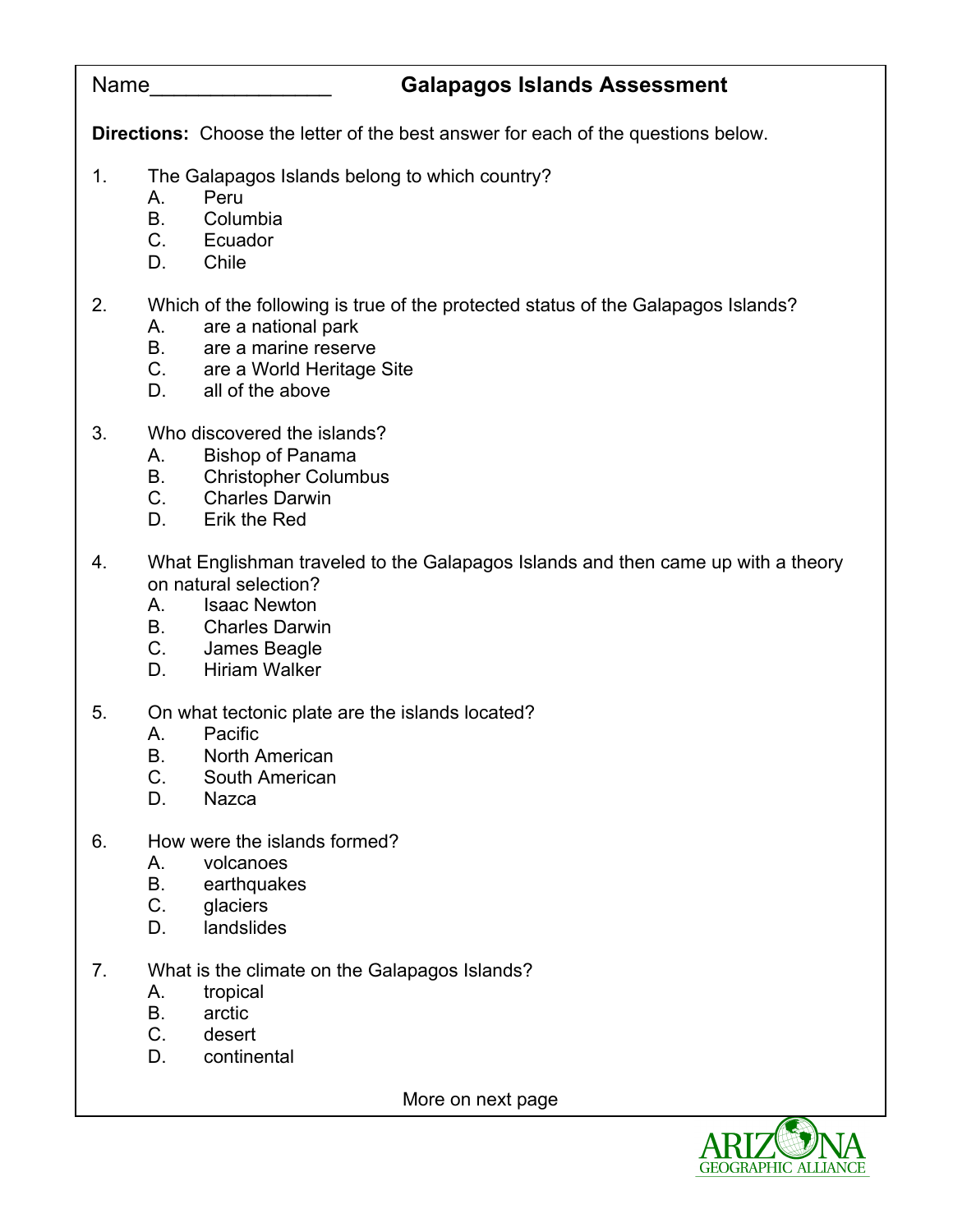- 8. What is a major influence on the climate of the islands?
	- A. wind patterns
	- B. ocean currents
	- C. location on the equator
	- D. distance from South America
- 9. What had the biggest impact on the plant and animal life on the Galapagos Islands?
	- A. climate
	- B. farming
	- C. invasive species
	- D. whalers
- 10. Which of the following currently threatens the plant and animal life on the islands?
	- A. tourism
	- B. illegal fishing
	- C. population growth
	- D. all of the above

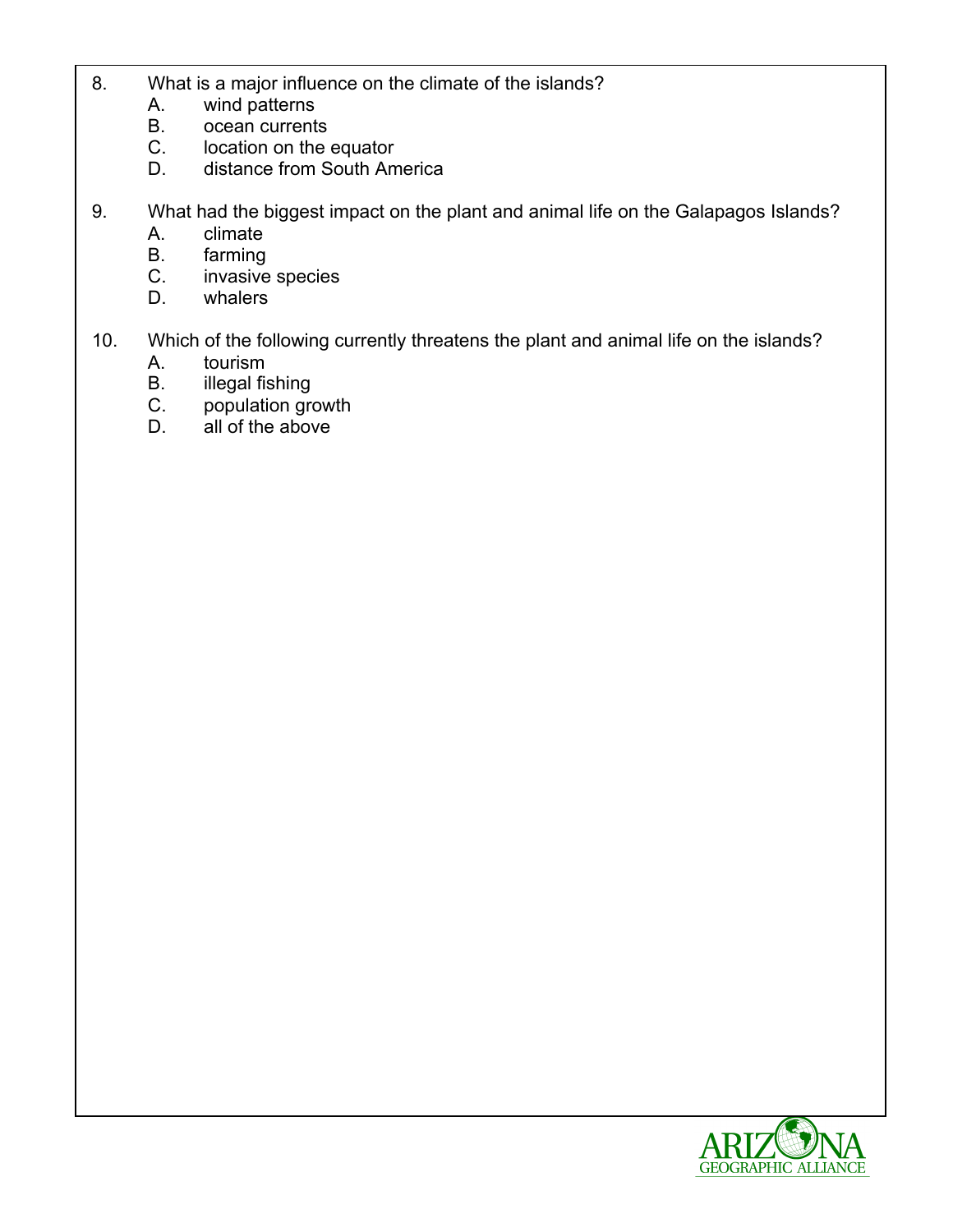#### Name

# **Galapagos Islands Brochure Writing Prompt**

You are an expert on the Galapagos Islands and have been asked to create a brochure on the islands. Your task is to present information on the location, formation, and plants and animals of the Galapagos as well as why it is important to protect these islands. You must illustrate your text with a map and pictures. Use the information you have gained in this lesson and well as other sources to complete your brochure. Use the check sheet below to make sure you cover all the requirements for the brochure. Good luck Galapagos Expert!

#### **Location**

I have included the latitude and longitude of the Galapagos. I have included the countries nearby. I have included the ocean where the Galapagos Islands are found.\_\_\_\_\_

#### **Formation**

I have included at least 2 sentences on how the Galapagos were formed.\_\_\_\_\_

#### **Plants and Animals**

I have included at least 2 sentences naming animals found in the Galapagos. I have included at least 2 sentences naming plants found in the Galapagos.

#### **Protection of the Islands**

I have included at least 5 sentences explaining why the Galapagos must be protected.

#### **Map**

I have included accurate a map of the islands with legible labels.

### **Pictures**

I have included at least 5 pictures in my brochure.